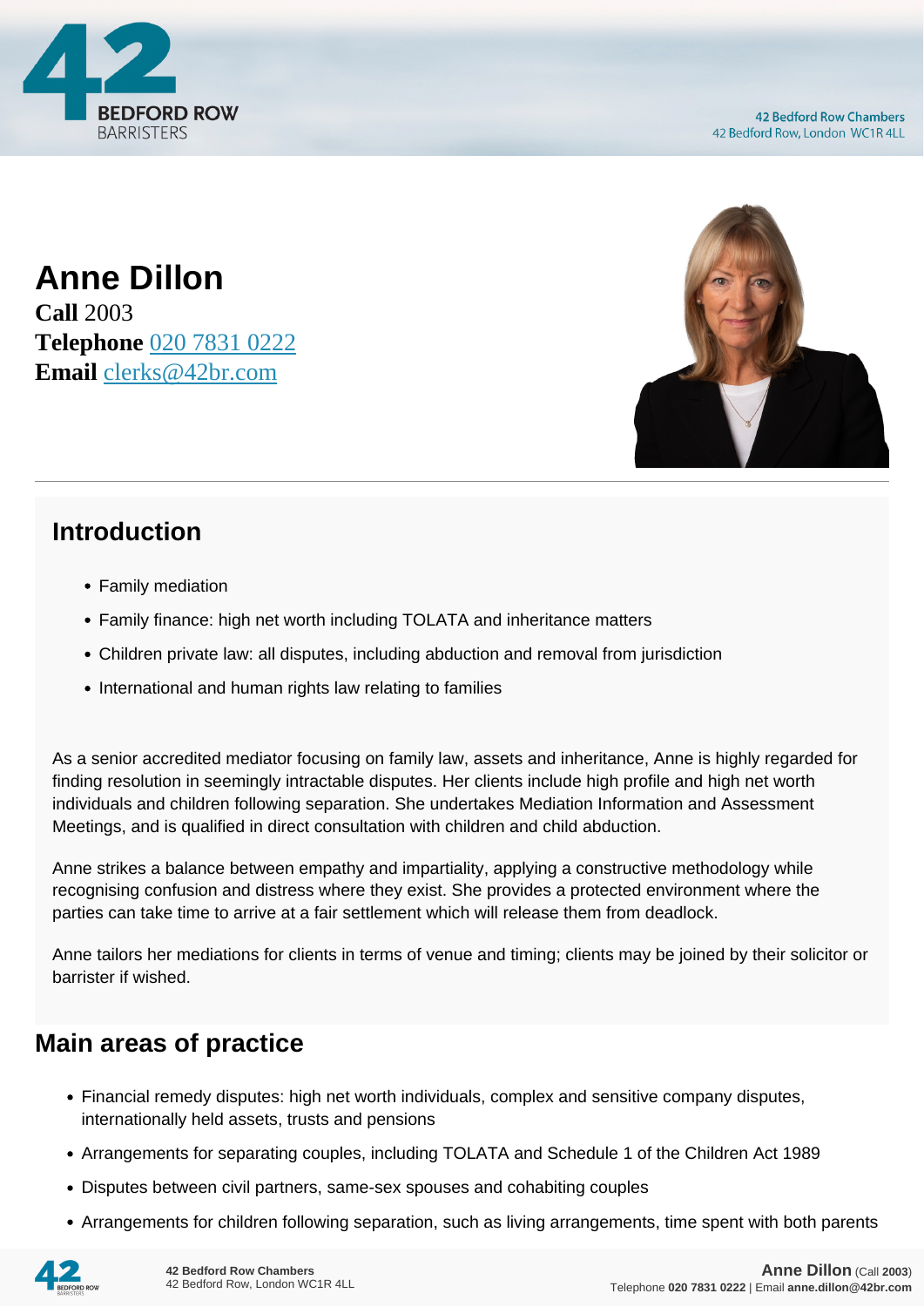

and relationships with the broader family, including grandparents

- Direct consultation with children in mediation
- Leave to remove children within the UK and internationally
- Child abduction
- Mediation Information and Assessment Meetings (MIAMs)
- Civil disputes within organisations
- Anne qualified as a mediator in 2004 and is an accredited Professional Practice Consultant (PPC) supervising other family mediators. Before practising at the Bar Anne had a successful board level career in national organisations focusing on strategic planning and public affairs where her work involved building consensus around complex issues. She has been a company director since 2002.

## **Endorsements**

### **Family mediation**

"I have worked with Anne for a number of high-profile clients who have valued her discretion, understanding and speed of response. Anne's considerable legal knowledge is worn lightly so that clients never feel that their needs are subservient to the constraints of the law. Her considerable experience, however, has given her an invaluable ability to realistically interpret the law for and explain it to clients in a way that makes sense to them. Her empathy and care for clients is second to none. She really listens, takes their concerns on board and never lets any detail get lost at what can so often be a confusing and painful experience for clients. Anne is an exceptional mediator and lawyer which is a rare and valuable combination for solicitors and their clients alike." – Partner, international commercial and private client law firm

### **Civil mediation**

- "Instructing Anne as a mediator in an in-house dispute was a simple decision. Anne is professional, empathetic and thoughtful, and I was confident that the mediation process would be conducted in a fair and positive way. Her approach was collaborative from the outset; she adapted to our commercial needs and calmly facilitated what was a challenging mediation beset by both commercial and relationship complexities." – CEO, leading London barristers' chambers
- "I just want to thank you so much for the work that you did. I did not think that the issues would be easily susceptible to mediation. I did not envy you your task. And yet you did it, and with great skill! I feel that this could be an important turning point. In years to come we may look back and see the mediation as the key moment when relations changed for the better." - Civil mediation client

## **Articles**

- Mediation in the Context of Child Abduction: Family Law
- Child Contact Centres and the Family Justice System: Family Law